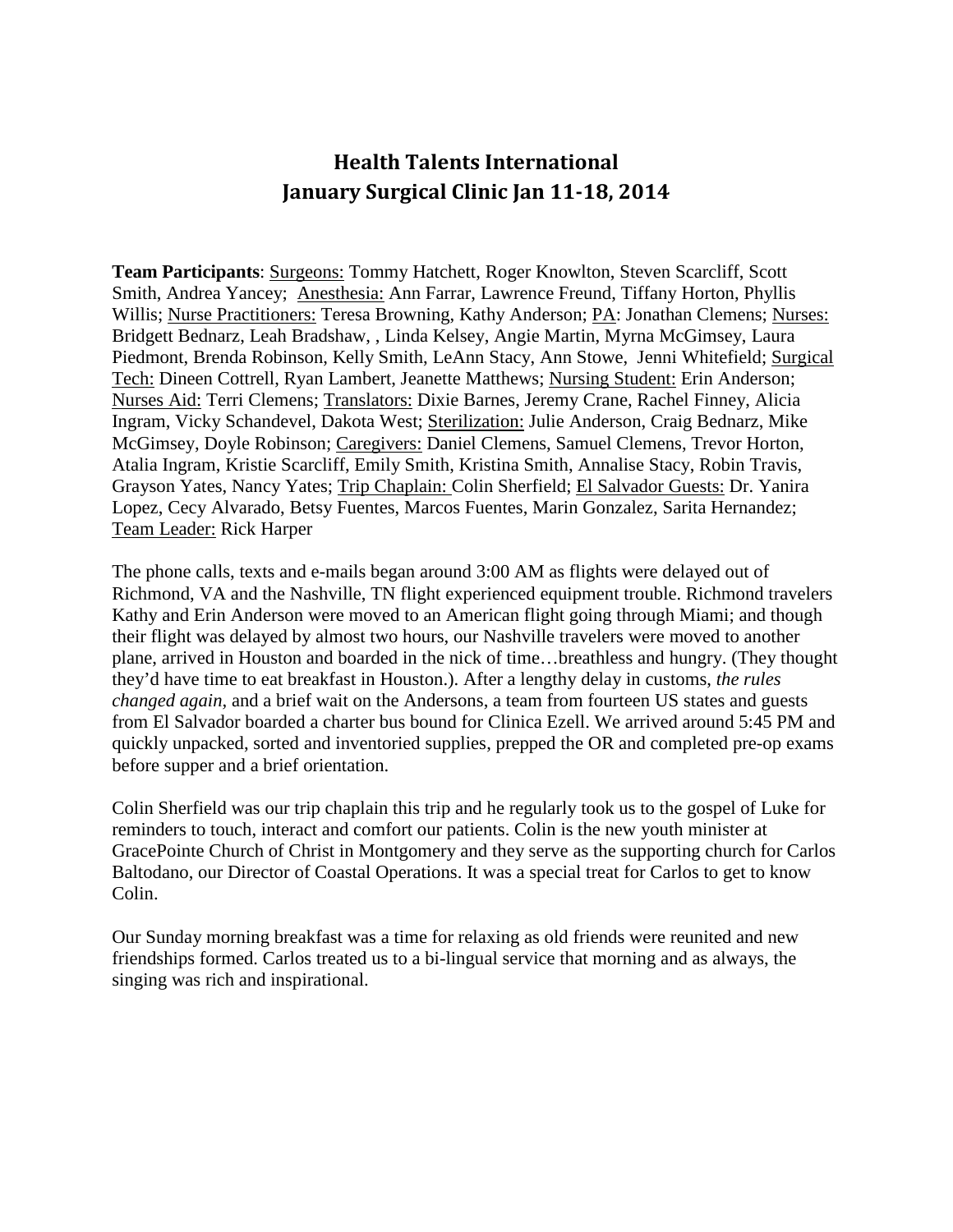Following worship service, we met with Dr. Sierra and Rosario. We've continue to streamline the orientation as we recognize many of our veterans have gone through this on multiple occasions. However, it is important, especially for our newcomers. Rosario has begun meeting with the nurses and caregivers after lunch, thus her role in the initial orientation now takes minimal time. Surgeries began around 1:30 and we completed one GYN case, eight general cases and were out of the OR at a reasonable time in two of the three OR's. *OR one had three incisional hernia's that afternoon as we wanted to provide our patient with the greatest amount of recovery time during the week by tackling the more difficult cases earlier in the week.*

Our recovery ward care was excellent all week long and when we needed a helping hand, nurse practitioners Teresa Browning and Kathy Anderson jumped in with their enhanced skills, we even got to see Erin Anderson, a future nurse work side by side with her mother. We appreciate all of our volunteers and give a little extra love to those who humbly set aside their higher level of training to perform more simple tasks. Humility and service are the norm with our teams, how else do you explain the work of Teresa and Kathy, or having a PhD in plant science, Craig Bednarz and chemical engineer, Mike McGimsey, washing surgical instruments in our sterilization room.

Monday yielded sixteen cases, five GYN and eleven general surgeries and we were out of the OR's a little bit earlier. Dr. Scott Smith, who specializes in thyroid surgery, and Dr. Steven Scarcliff, a colo-rectal specialist, were both able to use their special training in addition to performing the more common hernia surgeries on the schedule.

Tuesday's pace was a little bit heavier with six GYN and twelve general cases for the day and we were moved along at a steady pace. Much like last year, by the time Tuesday evening rolled around, we had no empty beds in the recovery ward. The incisional patients from Sunday and Monday, along with one thyroid and all of our hysterectomy patients were still occupying their beds…but doing well. Most of them would be discharged on Wednesday morning and we could see the light at the end of the tunnel.

Nurse Practitioner, Teresa Browning was able to go out with a mobile medical team on Tuesday, while Kathy Anderson had done so on Monday. Since we were able to send translators with each of them, they proved to be quite helpful to our three physicians on the coast.

In a typical week, Tuesday has the largest number of patients on our schedule, but this was not a typical week. We had five GYN and fifteen general cases scheduled and it would prove to be our most challenging day in the OR. However, the challenge would come in ways no one suspected.

Late Wednesday morning we lost power for about an hour, thus adding to an already lengthy day. Our sterilization crew determined it was best to not run the autoclave during surgery as the wiring was overheating. Not a big deal as we had sufficient surgical trays and instruments sterilized and ready. Even with the electricity hiccup, I can remember thinking this has been a very smooth week.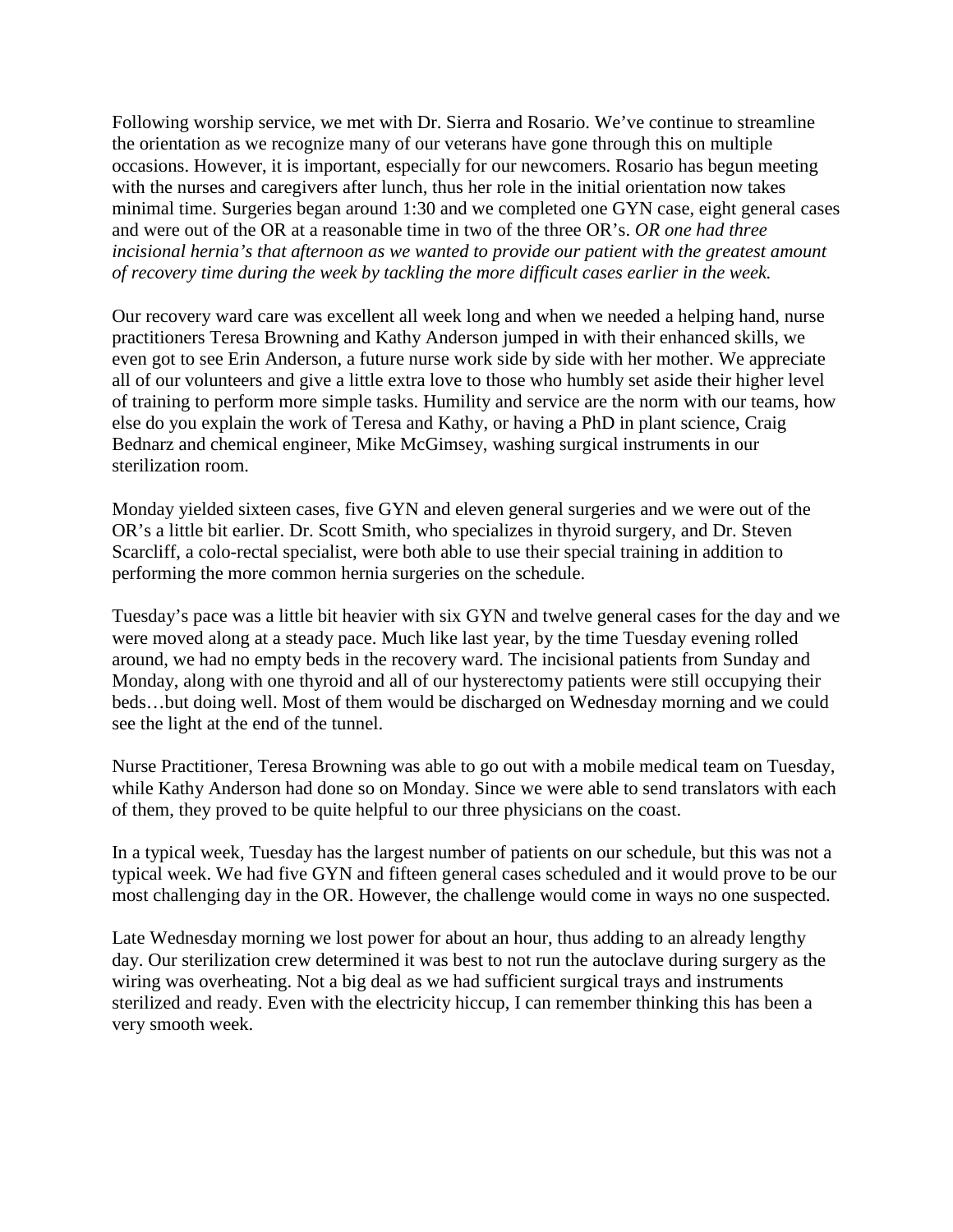All of that changed late in the afternoon as one of our US volunteers, veteran translator and first year nursing student, Vicky Schandevel, collapsed in pain as she came out of the bathroom in the physicians lounge. PA, and former EMT, Jonathan Clemens was there to provide immediate attention and call for help. In short order, Drs. Scott Smith and GYN Tommy Hatchett were beside her along with anesthesiologist Lawrence Freund. Dr. Freund provided pain treatment as we began to identify the cause for her sudden illness and intense pain. The preliminary diagnosis was an ectopic pregnancy as Vicky had confided in Dr. Hatchett that she learned she was pregnant on Thursday before our trip began. Over the next couple of hours we ran various tests and ultrasounds to rule out other possibilities and within three hours of Vicky collapsing in the physician lounge, she was in the OR undergoing surgery at the hands of veteran, Christian surgeons who knew and loved her.

Within a few moments, it was clearly an ectopic pregnancy and Dr. Hatchett identified the ruptured fallopian tube, stopped the bleeding and made the repair. Not only did Vicky not lose an ovary, she did not lose her ruptured fallopian tube. We breathed a very brief sigh of relief before confronting our next challenge.

Vicky lost a lot of blood and needed to be medically evacuated to the US as soon as she was hemodynamically stable! OR 1 was turned into an ICU room and Dr. Lawrence Freund and RN, Jenni Whitefield stayed with her all night long.

Health Talents takes out an emergency medical evacuation policy on each of our volunteers and this was to be the first, and we hope only, occasion it is used. It took very little time to obtain approval from our insurance provider to medi-vac Vicky to the US, but it took a little more time to settle on the best transportation method and to receive flight plan approval from the Guatemala government. We finally settled on moving Vicky 9 km to a nearby soccer field where a paramedic helicopter could land, then meeting the medi-vac jet in Guatemala City. Everything went as planned and Vicky was transferred to a hospital in Ft. Lauderdale, FL where she eventually received a blood transfusion and was released on Sunday, four days after surgery. She was accompanied throughout the process by good friend, RN Kelly Smith.

Ask yourself, what are the odds that you experience an ectopic pregnancy and fallopian rupture fifty feet from an OR staffed with two GYN and four general surgeons? Vicky, her husband Chris, and all on our team see the hand of God in a mighty, might way.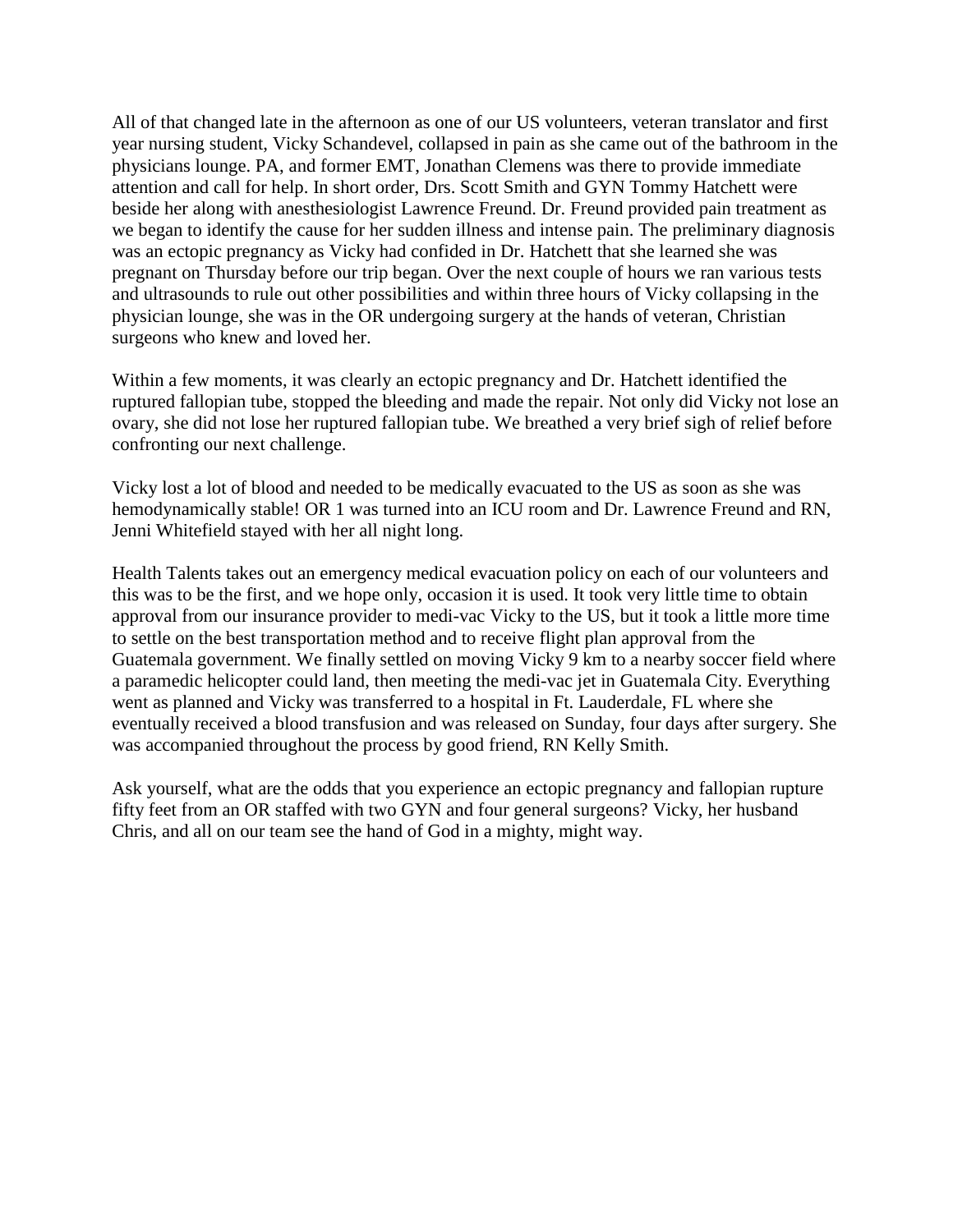

The rest of our week seemed a bit anticlimactic after Vicky's unscheduled surgery, but we still had patients scheduled for surgery that Thursday. Since the power outage slowed our work in the sterilization room, several of us stayed up until after midnight to autoclave all of the instruments we'd need for Thursday. At one level, that wasn't a big deal as none of were going to bed until Vicky was stable. Nevertheless, Craig Bednarz, Mike McGimsey and Doyle Robinson were troopers and did not leave until all was ready for the next day. In the end, we completed two GYN cases and six general cases on Thursday. And Dr. Knowlton got a bonus with two colposcopies that afternoon.

We finished the week with seventy-one surgical patients, the two minor colposcopies and Vicky.

Every trip to Guatemala is memorable and possesses some unforgettable moments. January 2014 is one for the ages as trials and tribulations gave way to prayer and praise. Hope overcame worry, love overcame fatigue and God painted another masterpiece of faith on our hearts and in our minds.